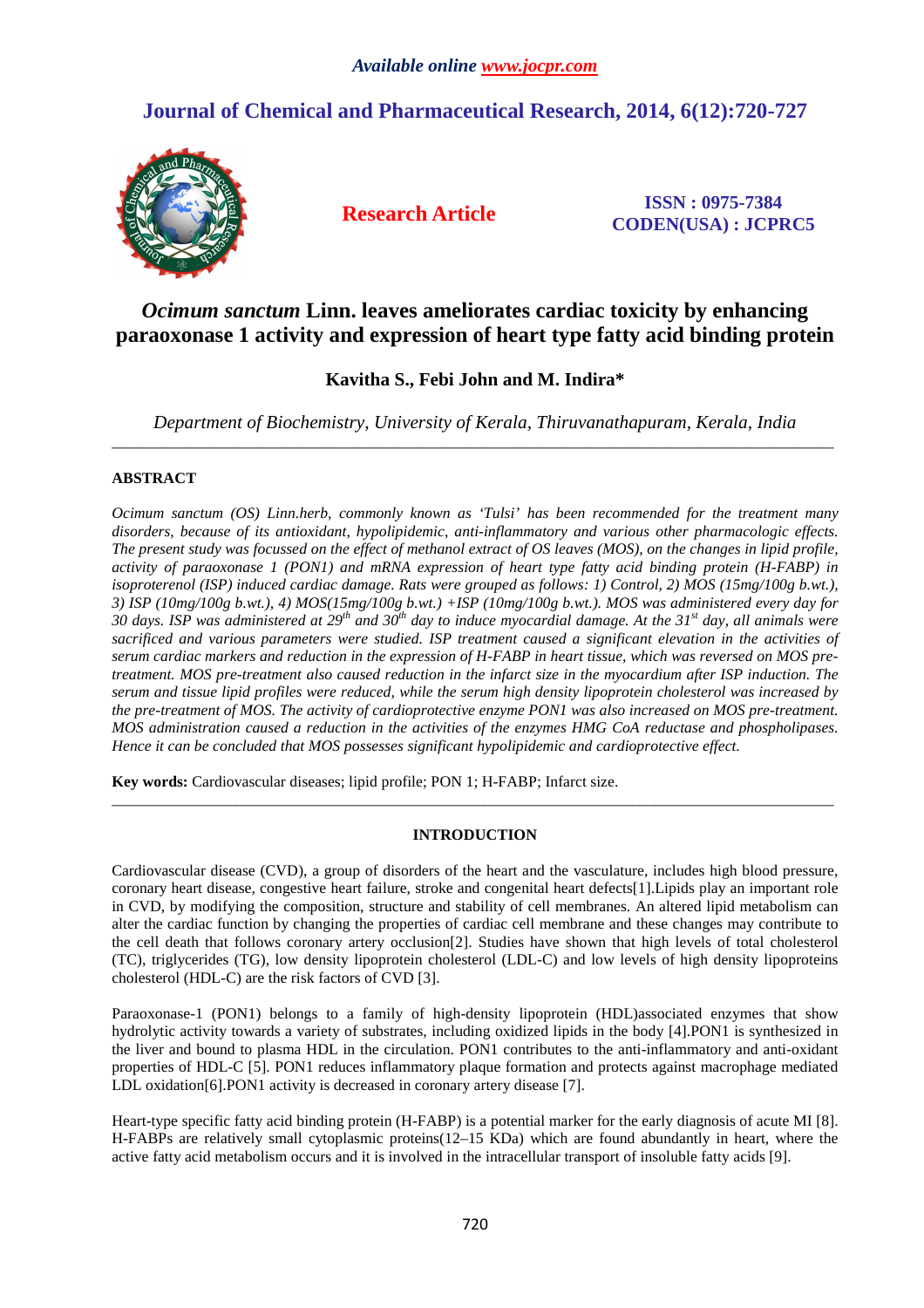Isoproterenol (ISP) is a synthetic catecholamine and β-adrenergic agonist which has been found to cause severe stress in the myocardium, resulting in infarct like necrosis of the heart muscle [10]. Studies demonstrated that isoproterenol can cause alterations in the serum and tissue lipid profile in experimental animals[2, 11]. The free radicals generated by ISP are a causative factor for irreversible damage to the myocardial membrane [12]. ISP induced cardiac necrosis include increased oxygen consumption, insufficient oxygen utilization, increased calcium overload and accumulation, changes in myocardial cell metabolism, increased myocardial cAMP levels, deranged electrolyte milieu, alterations of membrane permeability, intracellular acidosis and increase in lipid profile [13].

*\_\_\_\_\_\_\_\_\_\_\_\_\_\_\_\_\_\_\_\_\_\_\_\_\_\_\_\_\_\_\_\_\_\_\_\_\_\_\_\_\_\_\_\_\_\_\_\_\_\_\_\_\_\_\_\_\_\_\_\_\_\_\_\_\_\_\_\_\_\_\_\_\_\_\_\_\_*

*Ocimum sanctum* Linn. (belonging to the family *Labiatae*), commonly known as 'Tulsi' is a traditional medicinal plant widely used in ayurvedic medicines [14]. Pharmacological effects of extracts of various parts of tulsi plant was studied on immune system, reproductive system, central nervous system, cardiovascular system, gastric system, urinary system and blood biochemistry, which revealed the therapeutic significance of tulsi in the management of various ailments[15]. *Ocimum sanctum* (OS) contain potent antioxidants, flavonoids (orientin, vicenin) and phenolic compounds (eugenol, cirsilineol, apigenin) [16]. The leaves of the plant have been shown to possess good antioxidant as well as anti-stress potentials in experimental animals [17].An earlier study by Suanarunsawat reported the lipid lowering effect of essential oils extracted from OS leaves in high fat diet fed rats [18]. But there are no reports on the mechanism of action of OS leaves. Hence our objective of the study was to evaluate the efficacy of methanol extract of OS leaves on ISP induced changes in lipid profile, activity of PON 1 and the expression of H-FABP.

### **EXPERIMENTAL SECTION**

#### **Preparation of 50% methanol extract of** *Ocimum sanctum* **leaves (MOS)**

The leaves of *Ocimum sanctum* were collected from Trivandrum, India. The plant was authenticated by Dr. Valsaladevi, Curator, Department of Botany, Kerala University. The identified and authenticated specimen was deposited in the herbarium of the Department of Botany, University of Kerala (Voucher No: KUBH5840). Fresh leaves were collected, washed and dried in shade. Dried powdered leaves (10 g) were mixed with 100 ml of 50% methanol. This was refluxed in a water bath for 1½ h at 60-65°C. The whole extract was filtered and defatted using petroleum ether and it was concentrated using a rotary flash evaporator. The yield of MOS was 15.16%.

#### **Experimental design**

Male albino rats (Sprague Dawley strain) weighing between 200-250 g bred and reared in our animal house were used for the experiment. A total of 24 rats were divided into 4 groups of 6 rats each.

| Group I (CON)        | : Control                                           |
|----------------------|-----------------------------------------------------|
| Group II (MOS)       | : MOS $(15 \text{ mg}/100 \text{ g b.wt.})$         |
| Group III (ISP)      | : ISP control $(10 \text{ mg}/100 \text{ g b.wt.})$ |
| Group IV $(MOS+ISP)$ | : MOS (15 mg/100 g b.wt.) + ISP (10 mg/100 g b.wt.) |

Animals were housed in polypropylene cages kept in a room maintained at 28-32°C. The light cycle was 12 h light and dark. The animals were handled using laboratory animal welfare guidelines [19]. Rats were fed with standard laboratory diet supplied by Ashirwad Pvt Ltd., India and water was given *ad libitum*. MOS at a dose of 15 mg/kg b.wt. suspended in distilled water was given by gastric intubation for 30 days. ISP was purchased from Sigma Aldrich, India. The dose of ISP was selected from a previous study [15]. ISP at a dose of 10 mg/100 g b.wt. in physiological saline was injected subcutaneously on the  $29<sup>th</sup>$  and  $30<sup>th</sup>$  day at an interval of 24 h. On the  $31<sup>st</sup>$  day animals were sacrificed. Heart was dissected out and blood was collected for the analysis of various parameters. Animal experiments were approved by the Institutional Animal Ethics Committee [IAEC No-KU-13-2011-BC-MI (30)].

#### **Determination of the area at risk and myocardial infarct size**

After the induction of myocardial infarction, the area at risk (AAR) and the size of the infarct were determined using a staining technique. A previously described double-staining technique with Evans blue and 2, 3, 5-triphenyltetrazolium chloride (TTC) was used [20, 21]. At first, the AAR was determined by retrograde injection of 2 ml of 0.1% Evans blue dye into the aorta. Thus all myocardial tissue was stained blue, except the AAR. Briefly, a plastic catheter filled with heparinized normal saline was surgically inserted into the abdominal aorta. It is critical for this step to avoid air bubbles within the catheter, as they would be injected into the coronary circulation and prevent Evans blue staining. Evans blue solution was then injected retrogradely into the aorta [21]. The heart was excised and washed in ice-cold 0.9% saline. The Evans blue-stained hearts were then frozen (-20°C), cut into approximately 3 mm thick slices, incubated in 1% TTC, dissolved in Krebs buffer for 10 min and then in 3% formaldehyde for 15 min. Slices were then scanned between glass plates. The AAR and the infarct size were quantified by planimetry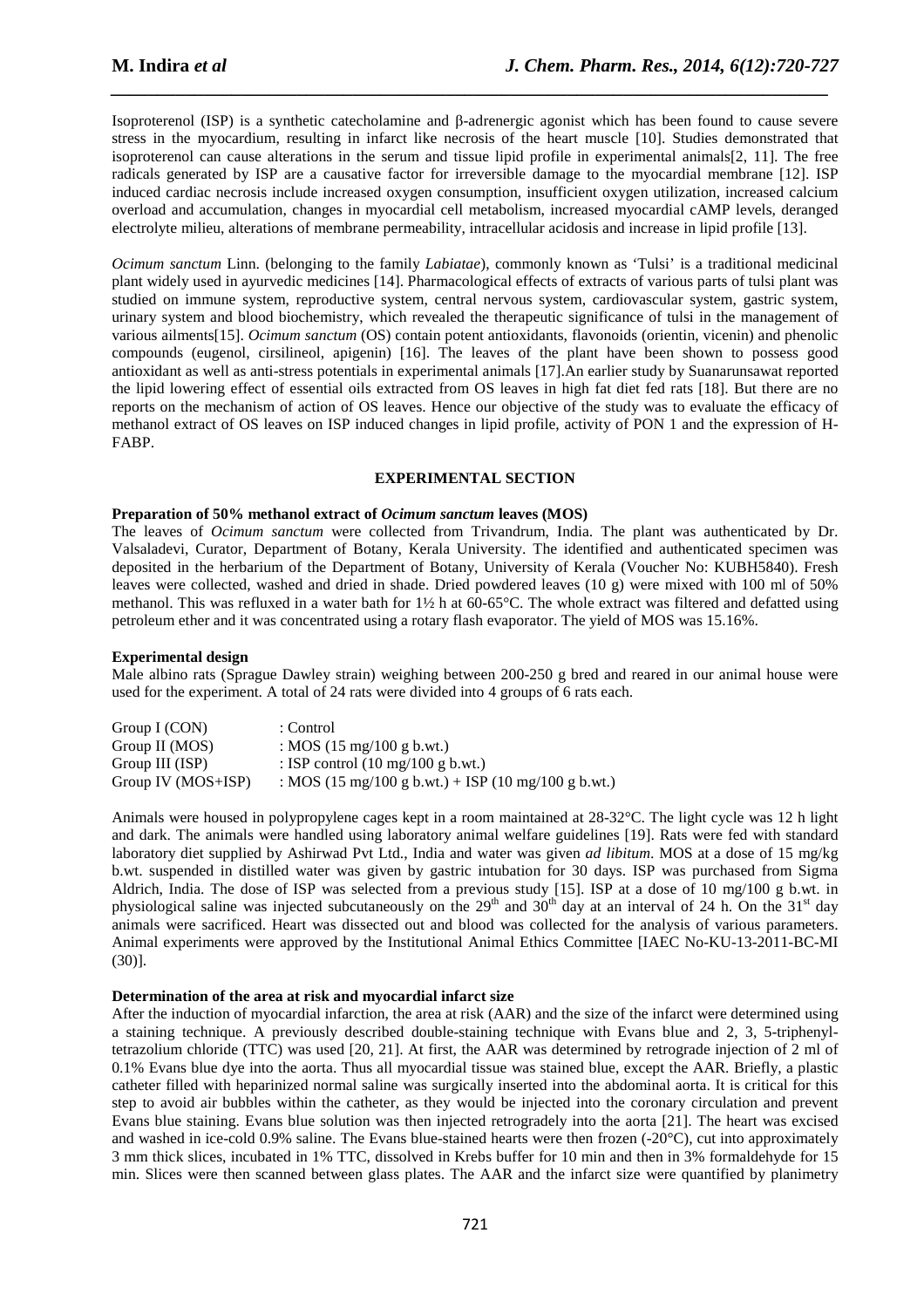(Image J, National Institutes of Health, Bethesda, MA, USA) [22]. Infarct size was expressed as the percentage of infarcted tissue within the AAR zone (infarct size as % AAR zone).

*\_\_\_\_\_\_\_\_\_\_\_\_\_\_\_\_\_\_\_\_\_\_\_\_\_\_\_\_\_\_\_\_\_\_\_\_\_\_\_\_\_\_\_\_\_\_\_\_\_\_\_\_\_\_\_\_\_\_\_\_\_\_\_\_\_\_\_\_\_\_\_\_\_\_\_\_\_*

### **Biochemical Analysis**

The activities of cardiac markers creatine kinase-MB (CK-MB) and lactate dehydrogenase (LDH) were estimated by using kits from Reckon diagnostics Pvt Ltd., India. Serum total cholesterol (TC), triglycerides and HDL-cholesterol (HDL-C) were estimated by using kits from Agappe diagnostics, India. Concentration of LDL-cholesterol (LDL-C) was calculated using the formula [LDL =TC –(TG/5 +HDL)][23].PON1 activity was measured by the method of Mackness[24].3-hydroxy-3-methyl glutaryl CoA(HMG CoA) reductase activity in liver tissue was analysed by the method of Rao and Ramakrishnan [25]. The heart tissue was extracted for lipid estimation according to the procedure of Folch et al [26]. The cholesterol was estimated by the method of Abellet al [27]. Triacylglycerolwas estimated by the method of Van Handel and Zilversmith [28]. Free fatty acids (FFA)were estimated according to the procedure of Falholtet al [29]. The activity of phospholipase A (PLA) was assayed by the method of Rimon and Shapiro [30]. Phospholipase C (PLC) was assayed by the method of Kleiman and Lands [31] and phospholipase D (PLD) by the method Mollerung and Bergmayer [32].

### **Total RNA isolation**

Total RNA was isolated from the heart using TRI Reagent (Sigma Aldrich) by the method described by Chomczynski and Sacchi [33].

## **Reverse Transcription PCR**

The isolated RNA was used for reverse transcriptase-polymerase chain reaction (RT-PCR) to quantify the expression. Total RNA was reverse transcribed and PCR was performed using Eppendorff RT-PCR kit with gene specific primers. Primer sequences for glyceraldehyde-3-phosphate dehydrogenase (GAPDH), H-FABP are given in table 1. The PCR mixture contained 10 mM Tris (pH 8.3), 50mM KCl, 1.5mM MgCl<sub>2</sub>, dNTP at 20mM each and gene specific primers at 0.5mM each and 0.025 units/ $\mu$ l Taq polymerase. After an initial denaturation step at 94°C, 35 amplification cycles were performed. A final extension step of 5 minutes at 72°C was performed in order to complete the PCR reaction.

PCR mixture was resolved on 2% agarose gel containing ethidium bromide. Then the gels were subjected to densitometric scanning (Bio-Rad Gel Doc, California, USA) to determine the OD of each and then normalized against GAPDH (internal control) using quantity One imaging software.

#### **Table 1: Primer sequences for RT-PCR analysis**

| Genes                                            | <b>Primer sequences</b>               | <b>Accession number</b> |  |
|--------------------------------------------------|---------------------------------------|-------------------------|--|
| GAPDH (Glyceraldehyde-3-phosphate dehydrogenase) | Forward 5' TGACAACTCCCTCAAGATTGTCA 3' | NM 017008.4             |  |
|                                                  | Reverse 5' GGCATGGACTGTGGTCATGA 3'    |                         |  |
|                                                  | Forward 5' GACAGGTGGCTAGCATGACC 3'    | NM 024162.1             |  |
| Heart type fatty acid binding protein (H-FABP)   | Reverse 5' GTCCCACTTCTGCACATGGA 3'    |                         |  |

### **Statistical analysis**

The results were analysed using a statistical programme SPSS/PC+, Version 17 (SPAA Inc., Chicago, IL, USA). One way ANOVA was employed for comparison among the groups. Duncan's post-hoc multiple comparison tests of significant differences among groups were determined, p<0.05 was considered to be significant.

### **RESULTS AND DISCUSSION**

## **Table 2: Activities of LDH, CK-MB in serum**

| Groups     | LDH (IU/L)                     | $CK-MB$ $(IU/L)$               |
|------------|--------------------------------|--------------------------------|
| <b>CON</b> | $152.40 \pm 5.97$ <sup>a</sup> | $175.10\pm 6.52$ <sup>a</sup>  |
| <b>MOS</b> | $149.61 \pm 5.86$ <sup>a</sup> | $172.61 \pm 6.43$ <sup>a</sup> |
| <b>ISP</b> | $229.62 \pm 8.99^{\mathrm{b}}$ | $351.40 \pm 13.09^b$           |
| $MOS+ISP$  | $179.55 + 7.03^{\circ}$        | $280.62 + 10.46^{\circ}$       |

*Values are expressed as mean ± SEM.* 

*Mean values with same superscript do not differ significantly, p<0.05*

Cytosolic enzymes CK-MB, LDH, which serve as the diagnostic markers of myocardial damage, leak out from the damaged tissue to blood stream when cell membrane becomes permeable or rupture [34]. In accordance with this the serum activities these cardiac markers were significantly elevated in ISP treated rats compared to the control (table 2). This indicated the cardiac damage caused by ISP. MOS pre-treatment significantly reduced the activity of these enzymes in the serum compared to ISP group, which revealed the lesser damage of the myocardium in MOS+ISP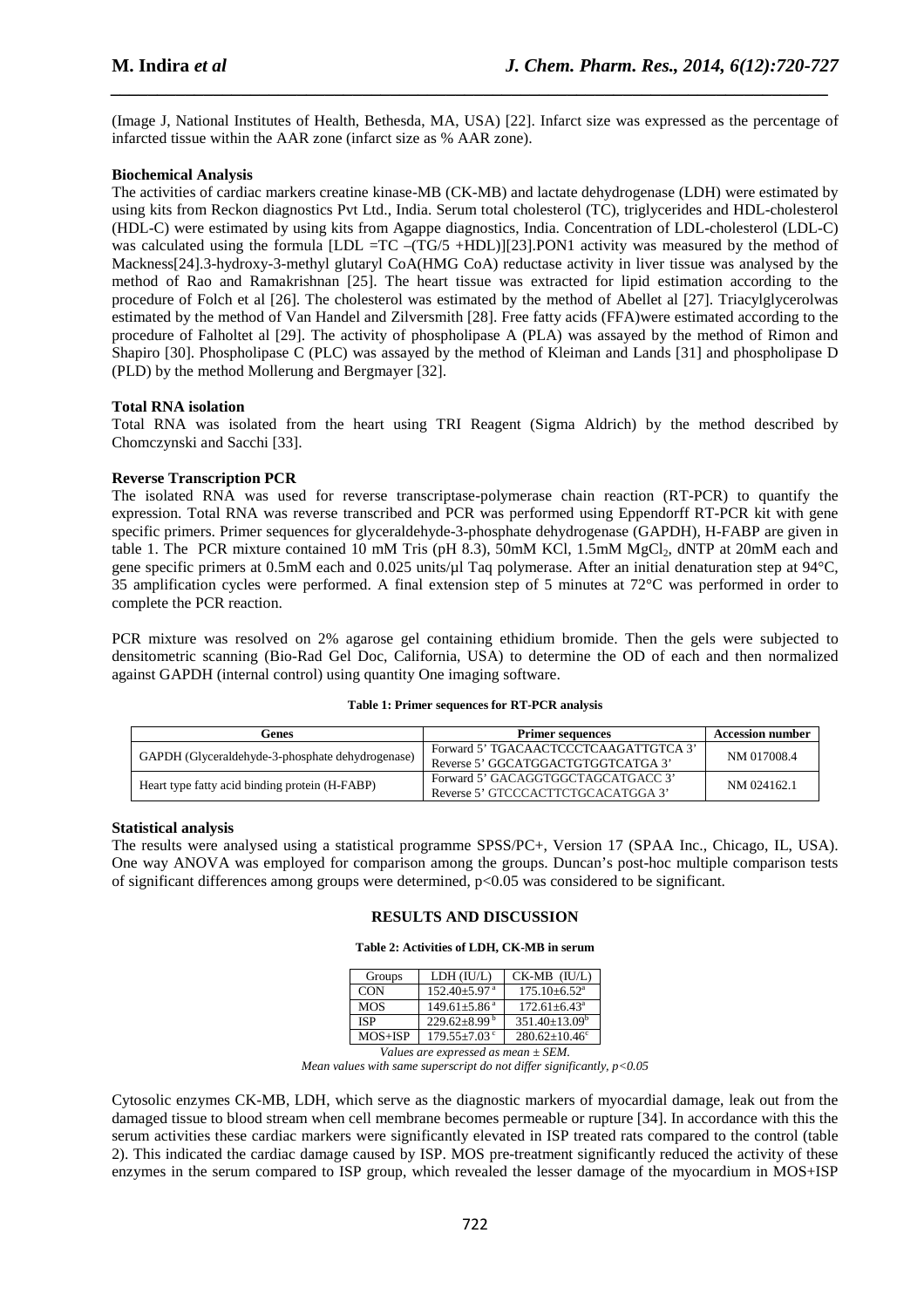group. Previous study by Panda et al. also reported the effect of hydro alcoholic extract of OS leaves in reducing the serum levels of cardiac markers [35].

*\_\_\_\_\_\_\_\_\_\_\_\_\_\_\_\_\_\_\_\_\_\_\_\_\_\_\_\_\_\_\_\_\_\_\_\_\_\_\_\_\_\_\_\_\_\_\_\_\_\_\_\_\_\_\_\_\_\_\_\_\_\_\_\_\_\_\_\_\_\_\_\_\_\_\_\_\_*

#### **Figure 1: mRNA expression of H-FABP in heart**



The relative amount of H-FABP mRNA was estimated by semi-quantitative RT-PCR. The PCR products were quantified by densitometry and standardized to their respective GAPDH controls. Results are expressed as average of quadruplicate experiments  $\pm$  SEM. Different superscripts indicate values statistically significant at  $p$ <0.05.

The cardiac damage in the myocardium by ISP treatment was further confirmed by the mRNA expression of H-FABP in the heart tissue. The mRNA expression of H-FABP decreased significantly in the heart tissue of ISP treated rats as compared to control (figure 1). Being a small protein H-FABP diffuses more rapidly through the interstitial space and appears in the circulation as early as 90 min, following the myocardial cell damage [9]. Since it is released into the circulation, the level of FABP in the heart tissue will be decreased during cardiac damage. In agreement with that Wang et al [36] reported that the mRNA expression of H-FABP in the infarcted myocardium. The significant increase in the mRNA expression of H-FABP in MOS pre-treated rats indicated the potency of MOS in protecting the myocardium from cell membrane damage.



**Figure 2: Measurement of infarct size** 

Myocardial infarct size was measured by Evans blue-TTC staining. The Evans blue stained (dark/blue stained area) indicates the normal myocytes which are at the non-ischemic area. TTC stained (red stained area) indicated the myocyes at the ischemic area but are viable (area at risk of infarction-AAR). The unstained (white) area indicates the area of infarction.

A) The photography of ISP induced and rat heart section of Evans blue-TTC staining. This showed more infract size and AAR and less viable tissue.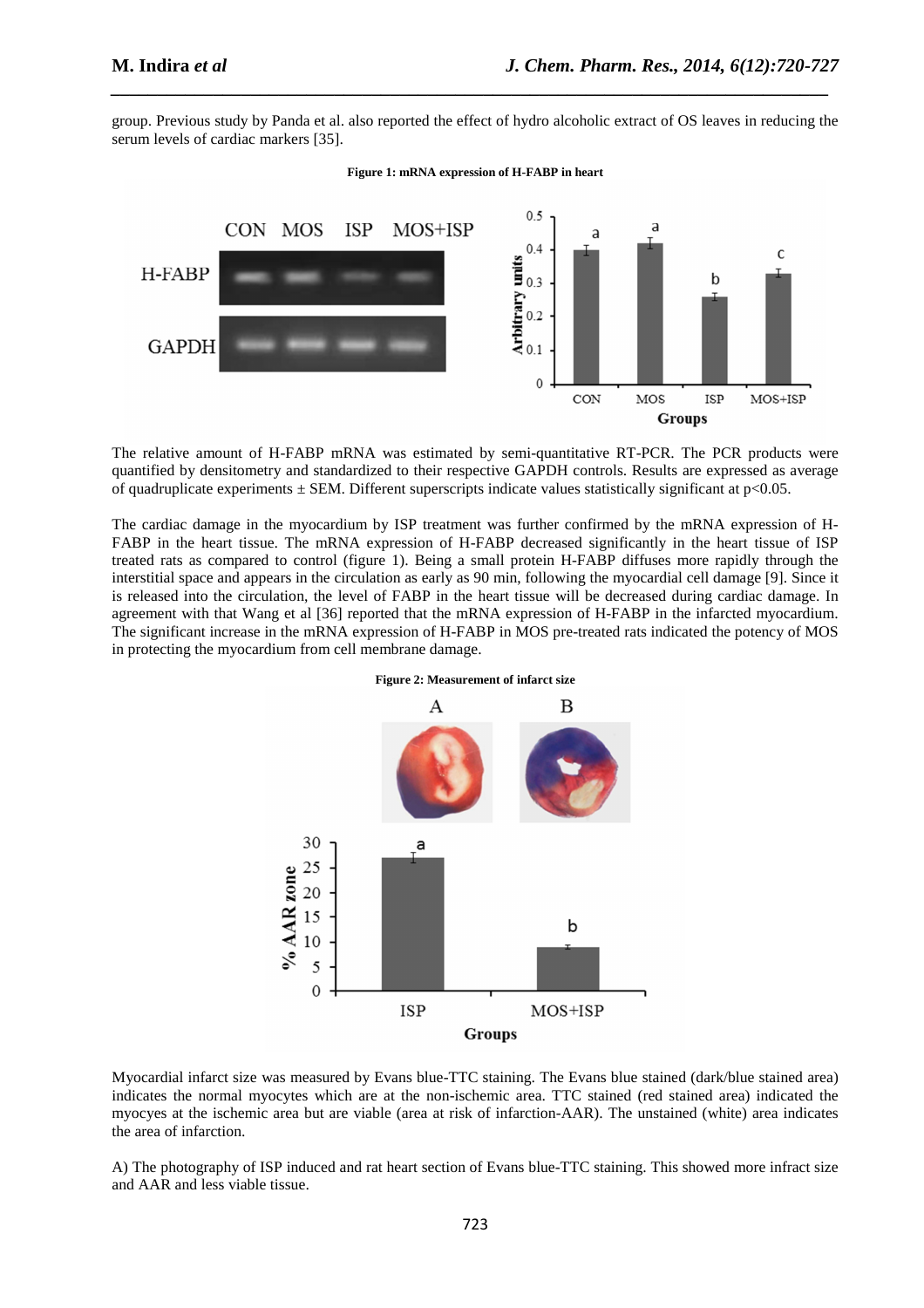B) The photography of MOS+ ISP induced rat heart section of Evans blue-TTC staining showed more viable area and less AAR and infarct size compared to ISP group.

*\_\_\_\_\_\_\_\_\_\_\_\_\_\_\_\_\_\_\_\_\_\_\_\_\_\_\_\_\_\_\_\_\_\_\_\_\_\_\_\_\_\_\_\_\_\_\_\_\_\_\_\_\_\_\_\_\_\_\_\_\_\_\_\_\_\_\_\_\_\_\_\_\_\_\_\_\_*

The measurement of infarct size was performed by Evans blue-TTC staining (figure 2). Evans blue staining has been widely used for the viability assays. TTC dye forms a red formazan precipitate with LDH of the viable myocardial tissue, and there is a failure of infarcted myocardium to stain with TTC because of the leakage of LDH. The measurement of infarct size of ISP and MOS+ISP groups was performed by Evans blue-TTC staining. ISP treated rat heart showed more infarct size and AAR as showed in figure 2. The MOS pre-treated rat showed less infarct size and AAR compared to ISP. The MOS pre-treated rat also showed more viable tissue compared to ISP. This also confirmed the protective role of MOS in preventing the myocardial damage.

| Groups     | $TC$ (mg/dl)                | TG(mg/dl)                     | $HDL-C(mg/dl)$                | $LDL-C(mg/dl)$                |
|------------|-----------------------------|-------------------------------|-------------------------------|-------------------------------|
| <b>CON</b> | $90.19 + 3.54$ <sup>a</sup> | $48.15 + 1.89$ <sup>a</sup>   | $36.13 + 1.35$ <sup>a</sup>   | $35.86 \pm 1.34$ <sup>a</sup> |
| <b>MOS</b> | $85.12 + 3.29$ <sup>a</sup> | $45.34 + 1.78$ <sup>a</sup>   | $37.55 \pm 1.39$ <sup>a</sup> | $33.26 + 1.24$ <sup>a</sup>   |
| <b>ISP</b> | $138.50 + 5.42^{\circ}$     | $74.23 \pm 2.91$ <sup>b</sup> | $22.10 + 0.82^b$              | $61.46 \pm 2.29^{\circ}$      |
| $MOS+ISP$  | $109.42 + 4.26$             | $58.58 \pm 2.91$ °            | $29.27+1.09^{\circ}$          | $46.26 + 1.72^{\circ}$        |
|            | -- -                        |                               | -----                         |                               |

| Table 3: Concentration of serum Total cholesterol (TC), HDL cholesterol (HDL) and Triglycerides (TG) in serum |  |  |
|---------------------------------------------------------------------------------------------------------------|--|--|
|                                                                                                               |  |  |

*Values are expressed as mean ± SEM. Mean values with same superscript do not differ significantly, p<0.05* 

**Table 4: Concentration of cholesterol, triglycerides, free fatty acids and phospholipids in the heart** 

| Cholesterol                     | Triglycerides                | Free fatty acids                | Phospholipids                |
|---------------------------------|------------------------------|---------------------------------|------------------------------|
| $(mg/100g$ wet tissue)          | $(mg/100g$ wet tissue)       | $(mg/100g$ wet tissue)          | $(mg/100g$ wet tissue)       |
| $283.90 + 11.12^a$              | $121.55 + 4.76^{\text{a}}$   | $572.59 + 21.33$ <sup>a</sup>   | $3.55+0.13^{\text{a}}$       |
| $263.82+10.33^{\text{a}}$       | $118.18 + 4.63$ <sup>a</sup> | $560.02 + 20.86$ <sup>a</sup>   | $3.43+0.13^{\text{a}}$       |
| $340.05 \pm 12.23^{\mathrm{b}}$ | $206.40\pm8.08^{\mathrm{b}}$ | $689.95 \pm 25.71$ <sup>b</sup> | $2.64 \pm 0.10^{\mathrm{b}}$ |
| $306.84 + 12.02$ <sup>c</sup>   | $174.38 \pm 6.83$ °          | $627.34 \pm 23.37$ <sup>a</sup> | $3.17+0.12^{\circ}$          |
|                                 |                              | .                               | $\sim$ $\sim$ $\sim$         |

*Values are expressed as mean ± SEM. Mean values with same superscript do not differ significantly, p<0.05.* 

CVD is associated with altered lipid metabolism. Hypercholesterolemia and hypertriglyceridemia are the risk factors for the development of CVD. In the serum, total cholesterol, triglycerides and LDL-C levels were found to be increased and HDL-C level was decreased significantly in ISP treated rats (table 3). This is in accordance with the previous studies [2, 15]. The increased concentration of cholesterol could be due to the decreased HDL-C, since it is involved in the transport of cholesterol from tissue to the liver for its catabolism [37]. But LDL-C delivers cholesterol to peripheral tissues, which would accumulate if supply exceeded demand. Studies have shown that high levels of HDL-C have a negative correlation with CVD, while high levels of LDL-C show a positive correlation [15]. ISP treatment also caused significant increase in the levels of cholesterol, FFA and TG in the heart tissue (table 4). The enhanced cholesterol levels may be due to the increased biosynthesis since HMG CoA reductase activity is enhanced in the ISP group. ISP administration has been reported to increase the adenylatecyclase activity resulting in enhanced cAMP formation. Cardiac cAMP mediated lipid biosynthesis is the underlying mechanism for the increased lipid profile ISP administration [38] and promotes higher lipid accumulation in the myocardium [39]. Changes in membrane cholesterol content affect its fluidity, permeability to ions, activities of membrane-bound enzymes [40]. The excess free fatty acid may be used for the synthesis of triglycerides, resulting in hypertriglyceridemia [38]. The MOS pre-treatment caused alterations to the lipid profile both in the serum and heart tissue. A study by Dahia*et al* also reported that OS can decrease the hyperlipidemia [41].

Phospholipids are essential components for the integrity of cellular membrane and subcellular organelles [38]. A significant decrease in the phospholipid content was observed in the heart tissue of ISP treated rats compared to control (table 4). The decreased phospholipid content may be due to its greater degradation which could cause membrane dysfunction. Alterations in tissue cholesterol content can also cause increased degradation of phospholipids [40]. The rats pre-treated with MOS showed a significant increase in phospholipid content in heart tissue, which may account for its membrane stabilizing activity.

Probing into the detailed mechanism of hypolipidemic effect of MOS revealed that, MOS caused significant enhancement of PON1 activity in the serum (figure 3). This may be due to the potent antioxidant activity of OS. The beneficial effect of HDL-C is attributed to its associated protein PON1. Its activity decreases systemic oxidative stress and is also associated with lower incidence of cardiovascular diseases [42]. There is a significant reduction in the activity of PON1 in ISP induced rats. This can be correlated with the decreased levels of HDL-C in serum. Reduction in the PON1 activity on ISP induced cardiac damage has been observed earlier also [43].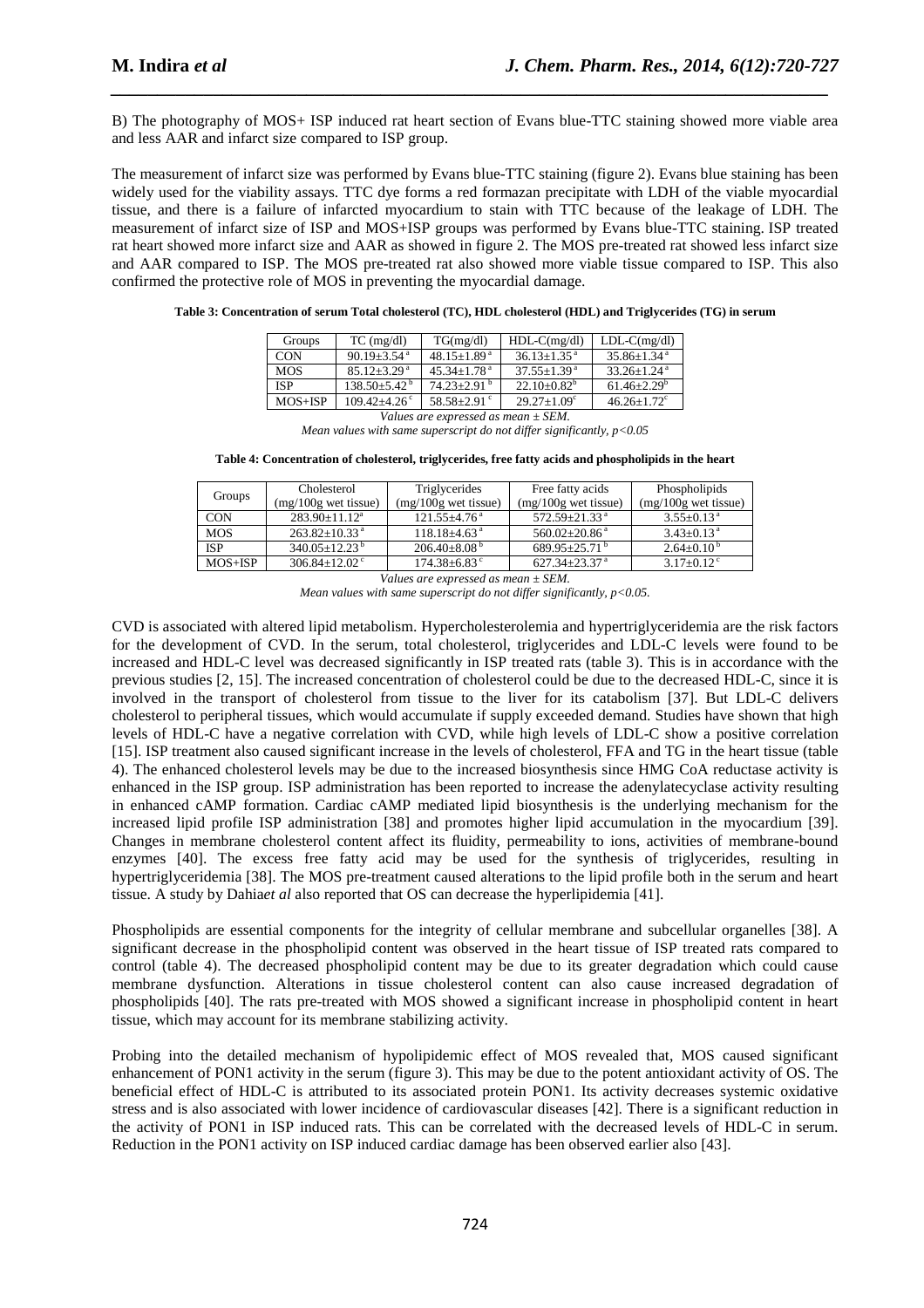#### **Figure 3: Activity of PON 1 in serum**

*\_\_\_\_\_\_\_\_\_\_\_\_\_\_\_\_\_\_\_\_\_\_\_\_\_\_\_\_\_\_\_\_\_\_\_\_\_\_\_\_\_\_\_\_\_\_\_\_\_\_\_\_\_\_\_\_\_\_\_\_\_\_\_\_\_\_\_\_\_\_\_\_\_\_\_\_\_*



*Values are expressed as mean ± SEM. Mean values with same superscript do not differ significantly, p<0.05. \*µmoles of p-nitrophenol liberated per minute.* 

| Table 5: Activities of HMG CoA reductase in liver and phospholipases in heart |  |
|-------------------------------------------------------------------------------|--|
|-------------------------------------------------------------------------------|--|

| Groups     | HMG CoA reductase <sup>*</sup> | $PI A*$                      | PI $C^*$                     | PI D <sup>5</sup>           |
|------------|--------------------------------|------------------------------|------------------------------|-----------------------------|
| <b>CON</b> | $4.62+0.18^a$                  | $0.919 + 0.036$ <sup>a</sup> | $0.307 + 0.012^a$            | $0.49 + 0.019^a$            |
| <b>MOS</b> | $4.75+0.19a$                   | $0.901 + 0.035$ <sup>a</sup> | $0.301 + 0.012$ <sup>a</sup> | $0.48 + 0.019$ <sup>a</sup> |
| ISP        | $1.90+0.07b$                   | $2.24+0.088^b$               | $0.692 + 0.027$ <sup>b</sup> | $1.46 + 0.057$ <sup>b</sup> |
| $MOS+ISP$  | $2.89+0.11^{\circ}$            | $1.56 + 0.061$ <sup>c</sup>  | $0.459 + 0.018^{\circ}$      | $0.82 + 0.032$              |

*Values are expressed as mean ± SEM of 6 animals in each group. Mean values with same superscript do not differ significantly, P<0.05.¥HMG CoA/mevalonate, \*milliequivalents of ester hydrolyzed/min/mg protein,#millimoles of phosphoryl formed/min/mg protein, \$millimoles of choline formed/min/mg protein.* 

HMG CoA reductase, which is a rate limiting enzyme in the pathway of cholesterol biosynthesis, plays a major role in the regulation of cholesterol metabolism [44]. The activity of HMG CoA reductase was measured as the ratio of HMG CoA to mevalonate. Lower the ratio, higher will be the activity of the enzyme. There was an upregulation in the cholesterol biosynthesis, as evident from the increased activity of HMG CoA reductase in the liver tissue of ISP treated rats (table 5). But the pre-treatment of rats with MOS resulted in a decrease in the activity this key regulatory enzyme compared to ISP group.

Phospholipases are the enzymes involved in the hydrolysis of phospholipids. ISP treatment in rats caused a significant elevation in the activities if PLA, PLC and PLD. Previous study in our laboratory also showed the elevated levels of these enzymes in ISP treated rats [45]. The observed decrease in the phospholipid content in the heart tissue of ISP treated rats (table 5) might be due its increased degradation by these phospholipases. But MOS pre-treated rats showed reduced activities of these three enzymes as compared to ISP group. This may account for the increased content of phospholipids and decreased content of FFA in the heart tissue of MOS pre-treated rats.

The reports suggests that leaves of OS contain a volatile oil composed of limonene, borneol,copaene, caryophyllene, and elemol, phenolic compounds (rosmarinic acid, apigenin, cirsimaritin, and isothymusin), flavonoids (orientin and vicenin), and aromatic compounds (methyl chavicol and methyl eugenol) [46]. These active components are shown to possess potent antioxidant as well as other pharmacological properties. The synergistic effect of these components may be the underlying mechanism of cardioprotective and hypolipidemic effect of MOS.

#### **CONCLUSION**

Administration of MOS attenuated the changes in lipid metabolism and lipid profile caused by the treatment with ISP. The mechanism is by reducing the lipid biosynthesis and increasing HDL-C and PON1 activity. The increased mRNA level of H-FABP in the heart tissue by MOS pre-treatment revealed the efficacy of MOS in protecting the myocardium from severe damage. Hence this study shows the lipid lowering and cardioprotective effect of MOS.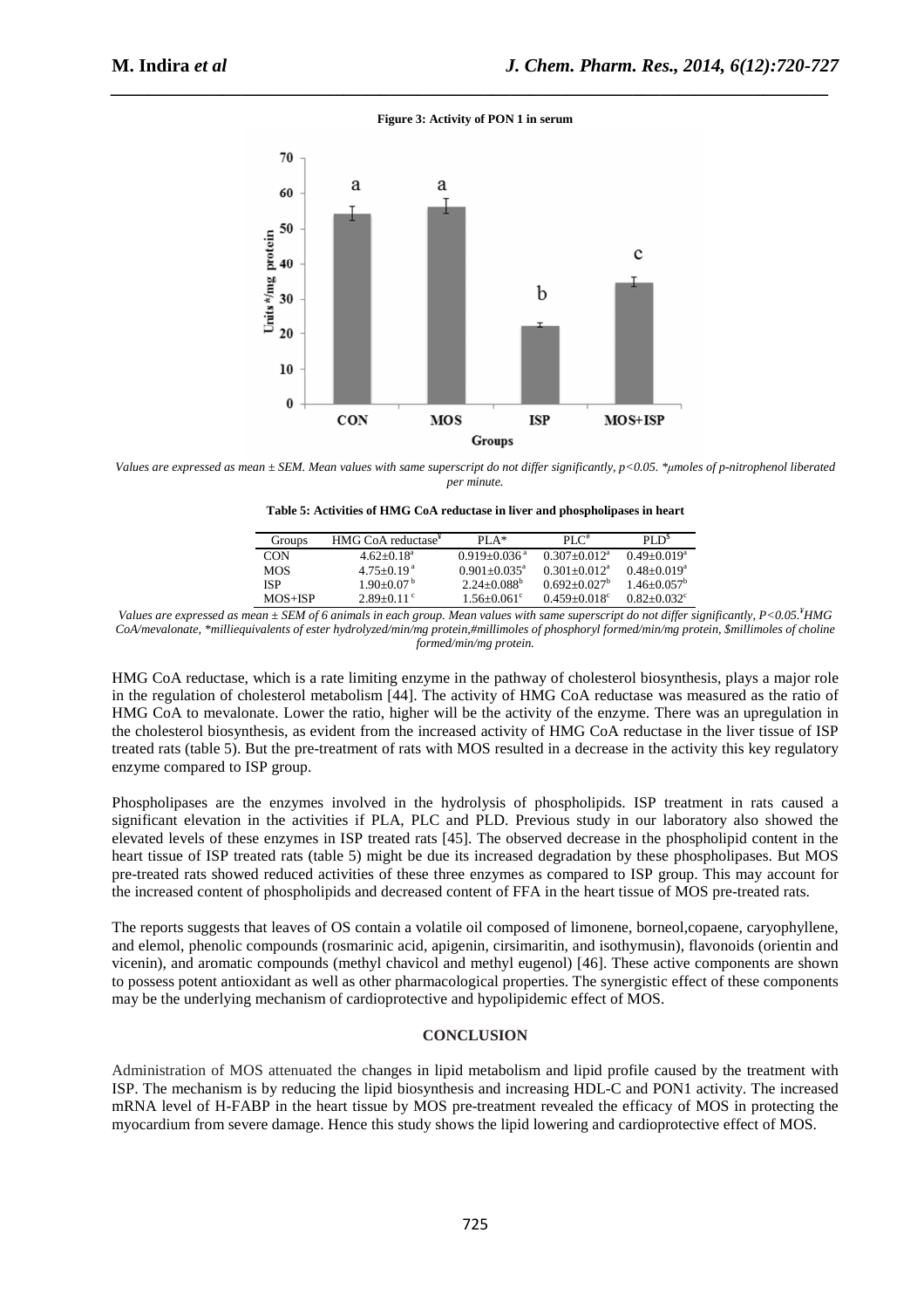### **Acknowledgement**

I would like to acknowledge INSPIRE Fellowship from Department of Science and Technology for their financial support.

*\_\_\_\_\_\_\_\_\_\_\_\_\_\_\_\_\_\_\_\_\_\_\_\_\_\_\_\_\_\_\_\_\_\_\_\_\_\_\_\_\_\_\_\_\_\_\_\_\_\_\_\_\_\_\_\_\_\_\_\_\_\_\_\_\_\_\_\_\_\_\_\_\_\_\_\_\_*

#### **REFERENCES**

- [1] M Padmanabhan; M Rajadurai; PS Prince. *Basic Clin. Pharmacol. Toxicol*.,**2008**,103(6),507-513.
- [2] AUpaganlawar;R Balaraman.*Sci. Pharm*.,**2009**, 77, 791–803.
- [3] PS Nair;CSS Devi.*Toxicology*,**2006**, 228(2-3), 135–139.
- [4] DM Shih;L Gu;YR Xia;M Navab;WF Li;S Hama;LW Castellani;CE Furlong;LG Costa;AM Fogelman;AJ Lusis.*Nature*,**1998**, 394(6690), 284–287.

[5] M Mackness; Mackness B.*Free. Radic. Biol. Med*.,**2004**, 37(9), 1317–1323.

- [6] NS Nagane;PE Jagtap;SP Dhonde;GJBelwalkar. *Journal of Advance Researches in Biological Sciences*, **2013**, 5(2), 131-134.
- [7] A Ayub;MI Mackness;S Arrol;B Mackness;J Patel;PN Durrington.*Arterioscler. Thromb. Vasc. Biol*.,**1999**, 19(2), 330–335.
- [8] L Figiel; JD Kasprzak; J Peruga; P Lipiec; J Drozdz; M Krzemińska-Pakuła; J Smigielski. *Kardiol. Pol*., **2008**, 66(3), 253-9.
- [9] P Gururajan; P Gurumurthy; P Nayar; G SrinivasaNageswaraRao; S Babu; KM Cherian. *Heart Lung Circ*., **2010**, 19(11), 660-4.
- [10]BC Wexler; BP Greenberg. *Atherosclerosis*, **1978**, 29(3), 373–395.
- [11]KV Sailaja; V LeelaShivaranjani; H Poornima; SBMdRahamathulla; K Lakshmi Devi. *EXCLI. J*.,**2013**, 12, 373-383.
- [12]P Chatelain; M Gremel; R Brotelle. *Eur. J. Pharmacol*.,**1987**, 144(1), 83–90
- [13]S Bloom; PA Cancilla. *Am. J. Pathol*., **1969**, 54(3), 373–391.
- [14]KRKiritikar,BD Basu. Indian Medicinal Plants, Periodical Experts Book Agency, New Delhi, Vol3,**1975**;1965.
- [15]P Prakash;N Gupta.*Indian J. Physiol. Pharmacol*.,**2005**, 49(2), 125–131.
- [16]DS Arya;M Nandave;SK Ojha;S Kumari;S Joshi;I Mohanty.*Curr. Sci*.,**2006**, 91(5), 667-672.
- [17]J Sethi;S Sood;S Seth;AThakur.*Indian J. Physiol. Pharmacol*.,**2003**, 47(1)**,** 115-119.
- [18]T Suanarunsawat; W Devakul Na Ayutthaya; T Songsak; S Thirawarapan; S Poungshompoo.*J. Clin. Biochem. Nutr*.,**2010**, 46(1), 52-9.
- [19]CW Hume. The UFAW Handbook on the Care and Management of Laboratory Animals. Edinburgh/London: Churchill Livingstone, **1972**.
- [20]O Hartmut;K Franz;K Holger. *Am. J. Physiol. Heart. Circ. Physiol.,***2006**, 291(5), H2533-40.
- [21]U Schwanke;I Konietzka;A Duschin;X Li;R Schulz;G Heusch. *Am. J. Physiol. Heart. Circ. Physiol*.,**2002**, 283(4), H1740-2.
- [22]A Giricz;JP Gorbe;DS Burley;P Ferdinandy;GF Baxter. *Br. J.Pharmacol.,***2009**, 158(6), 1495-1502.
- [23]WT Friedewald;RI Levy;DS Fredrickson. *Clin. Chem*.,**1972**, 18(6), 499-502.
- [24]MI Mackness;D Harty;D Bhatnagar;PH Winocour;S Arrol;M Ishola;PN Durrington.*Atherosclerosis*,**1991**, 86(2- 3), 193–198.
- [25]AV Rao;S Ramakrishnan.*Clin. Chem*.,**1975**, 21(10), 1523-1525.
- [26]J Folch;M Less;GHS Stanley.*J. Biol. Chem*., **1957**, 226(1), 497-509.
- [27]LL Abell;BB Levy;BB Brodie;RB Kendal.*J. Biol. Chem*., **1952,** 195(1), 357-366.
- [28]L Van Handel;DB Zilver smith.*J. Lab. Clin. Med.*, **1957**, 1550, 152-162.
- [29]K Falholt;B Lund;W Falholt. *Cin. Chem. Acta*. **1973**, 46, 105-110.
- [30]A Rimon;B Shapiro.*Biochem. J*.,**1959,** 71(4), 620-623.
- [31]JH Kleiman;WEM Lands.*Biochem. Biophys. Acta*.,**1969**, 187(4), 477-85.
- [32]H Mollerung,HU Bergmeyer, Methods of Enzyme Analysis, Bergmeyer H J (eds), Academic Press, Newyork, **1964**, 415.
- [33]P Chomczynski;N Sacchi. *Anal.Biochem.*,**1995**, 162(1), 156-159.
- [34]AS Wakade;AS Sha;MP Kulkarni;AR Juvekar.*Indian J. Exp. Biol*., **2008**, 46(7), 528-33.
- [35]VS Panda; SR Naik. *Altern. Med. Rev*., **2009**, 14(2), 161-171.
- [36]HY Wang; XY Zhao; FZ Yang; HY Xing; X Guo. *Zhongguo. Ying. Yong. Sheng. Li.Xue.Za.Zhi*., **2009**, 25(3), 312-315.
- [37]S Sushamakumari;AVarghese;D Muraleedharan;VP Menon.*Indian. J. Exp. Biol*. **1990**, 28(5), 480-485.
- [38]M Vijayakumar;V Selvi;SKrishnakumari.*Int. J. Pharma. Bio. Sci.,***2010**, 1, 295-300.
- [39]S Dhawan;NK Kapoor;S Nityanand. *Indian. J. Exp. Biol*. **1978**, 16(3), 376-378.
- [40]PL Yeagle. *Biochim. Biophys. Acta*.,**1985,** 822(3-4), 267–287.

[41]K Dahiya; J Sethi; R Dhankhar; V Singh ; SB Singh; M Yadav; S Sood; A Sachdeva.*Arch. Physiol. Biochem*., **2011**, 117(1), 8-11.